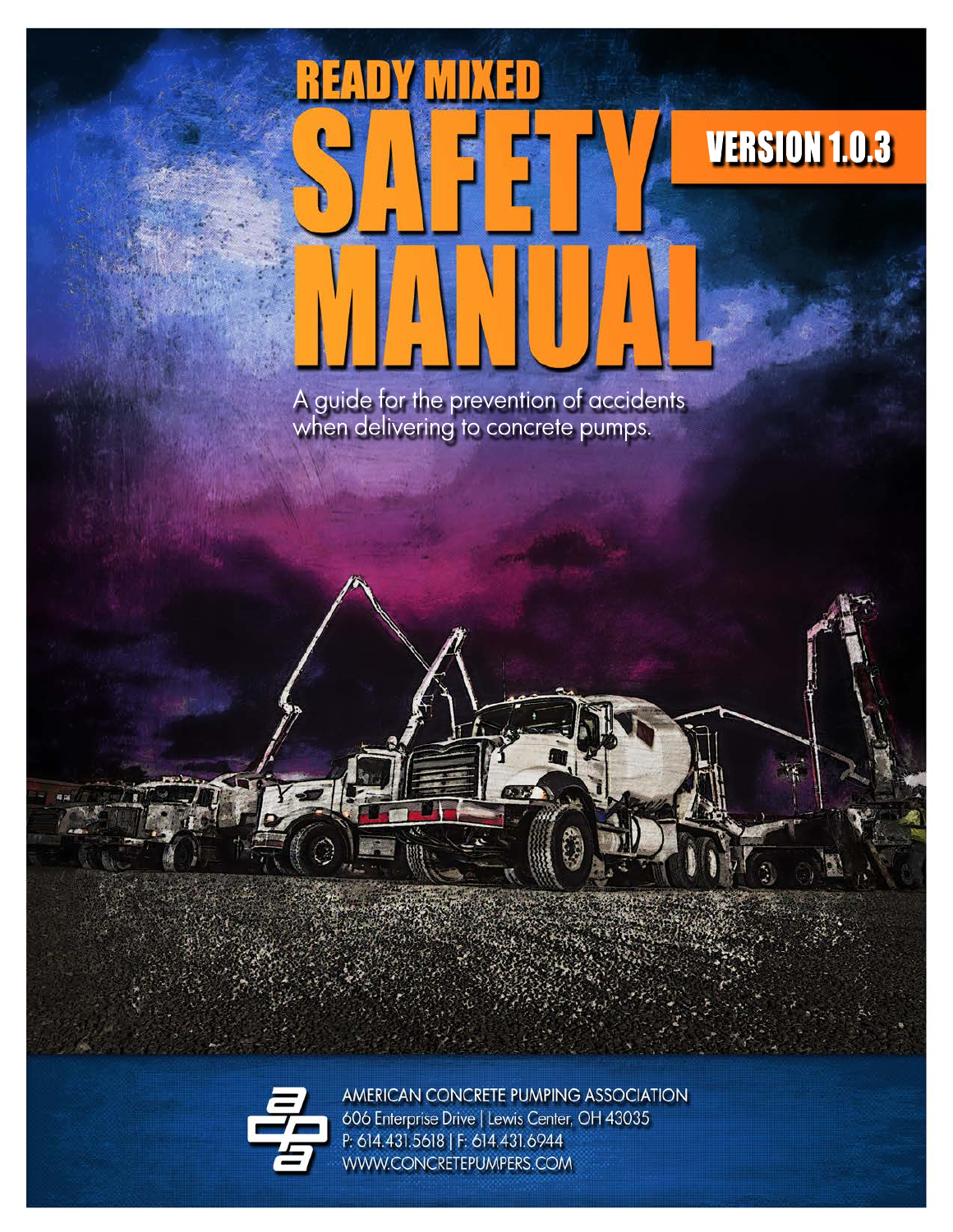#### **Safety Manual**

#### **for Ready Mixed Concrete Truck Drivers Delivering to Concrete Pumps**

#### **Preface**

This document has been created to provide safety guidelines for ready mixed concrete truck drivers who are making deliveries to concrete pumps.

No distinction has been made between front and rear discharge mixer trucks. The rules apply to both types equally.

This document is intended to inform the drivers of mixer trucks about the hazards found around concrete pumps and pumping jobs, and to provide guidance for avoiding those hazards. This document does not replace any safety guidelines provided by your company, or by any ready mix vehicle manufacturer. It is important for operators of ready mix trucks to be familiar with all safety guidelines that apply to the operation of his or her own equipment.

No attempt has been made to list all possible ways a mixer driver could be injured around a pumping job. It is assumed that prudent drivers will use their own devices, awareness, and judgement to stay out of harm's way.

Additional copies of this *Safety Manual* are available from the American Concrete Pumping Association.

#### <span id="page-1-0"></span>**version 1.0.3**

#### **April, 2011**

© copyright 2003, 2005, 2011 American Concrete Pumping Association.

All rights reserved.

ACPA part# 103.20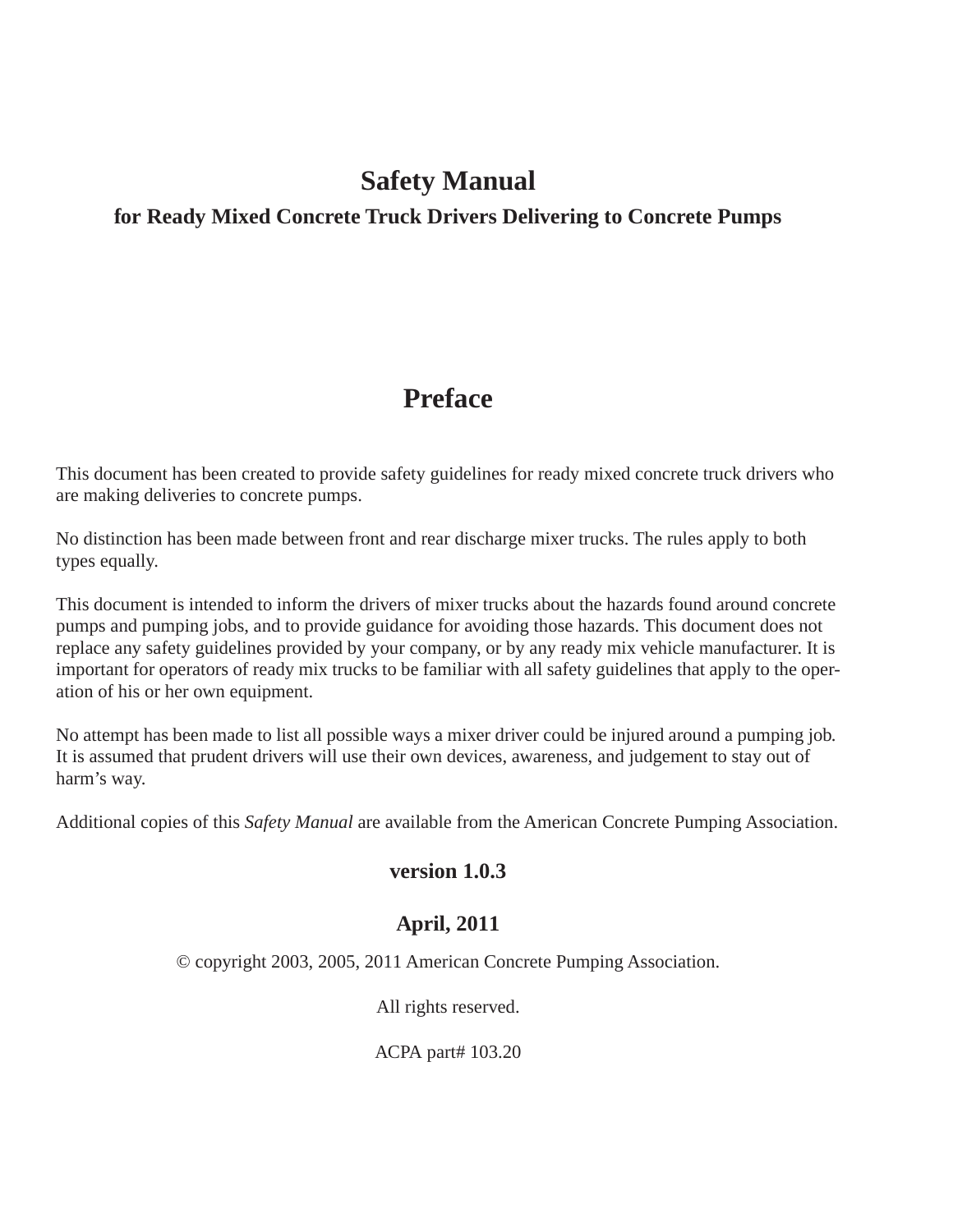## **1. General**

**1.1 WARNING! Always wear Personal Protective Equipment (PPE) when working near a concrete pump.** Safety glasses, hard hat, ear protection, and rubber gloves are especially important when working near the hopper. See Figure 1.



**Figure 1 Wear the same protective clothing as the operator**

**1.2 AWARNING! ELECTROCUTION HAZARD!** If the pump becomes energized, the electricity will travel through the concrete going in to the hopper and energize the mixer truck. If you are touching your truck or the pump, you could be electrocuted. Monitor the boom movements and alert the operator if the boom moves closer than 20 feet to any electrical wire (50 feet when the voltage exceeds 350 kv). (See Figure 2).



**Figure 2 If the boom becomes energized, the mixer truck is also energized**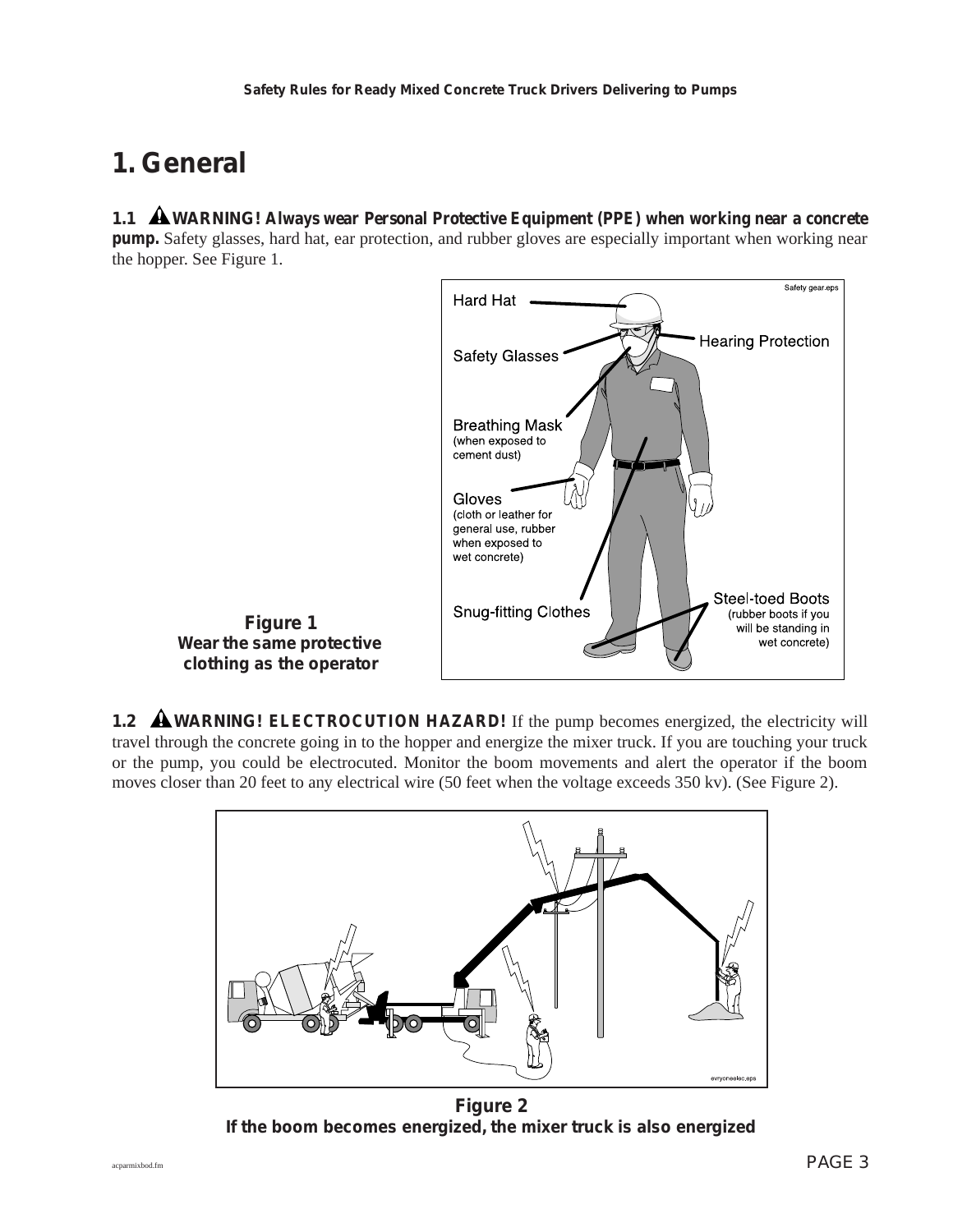**1.3 AWARNING!** Falling hazard. Never stand on, and avoid walking across a concrete pipeline while it's in use. Concrete pumps can develop pipeline pressures greater than 1000 PS !. Pipelines can move without warning.



**Figure 3 Never walk on the pipeline**

**1.4 AWARNING!** Projectile hazard. So y away when pipeline is being opened. If pressure remains when the pipeline is opened, or if a clamp or pipe breaks, concrete will be ejected with dangerous velocity. The pump operator is responsible for knowing how to safely remove pressure from the line. Always wear safety glasses near pipeline.



**Stay away when pipeline is being opened**

**1.5 AWARNING!** Projectile hazard. Do not touch any concrete pump pipe clamps or hoses. Alert the operator if you see a problem.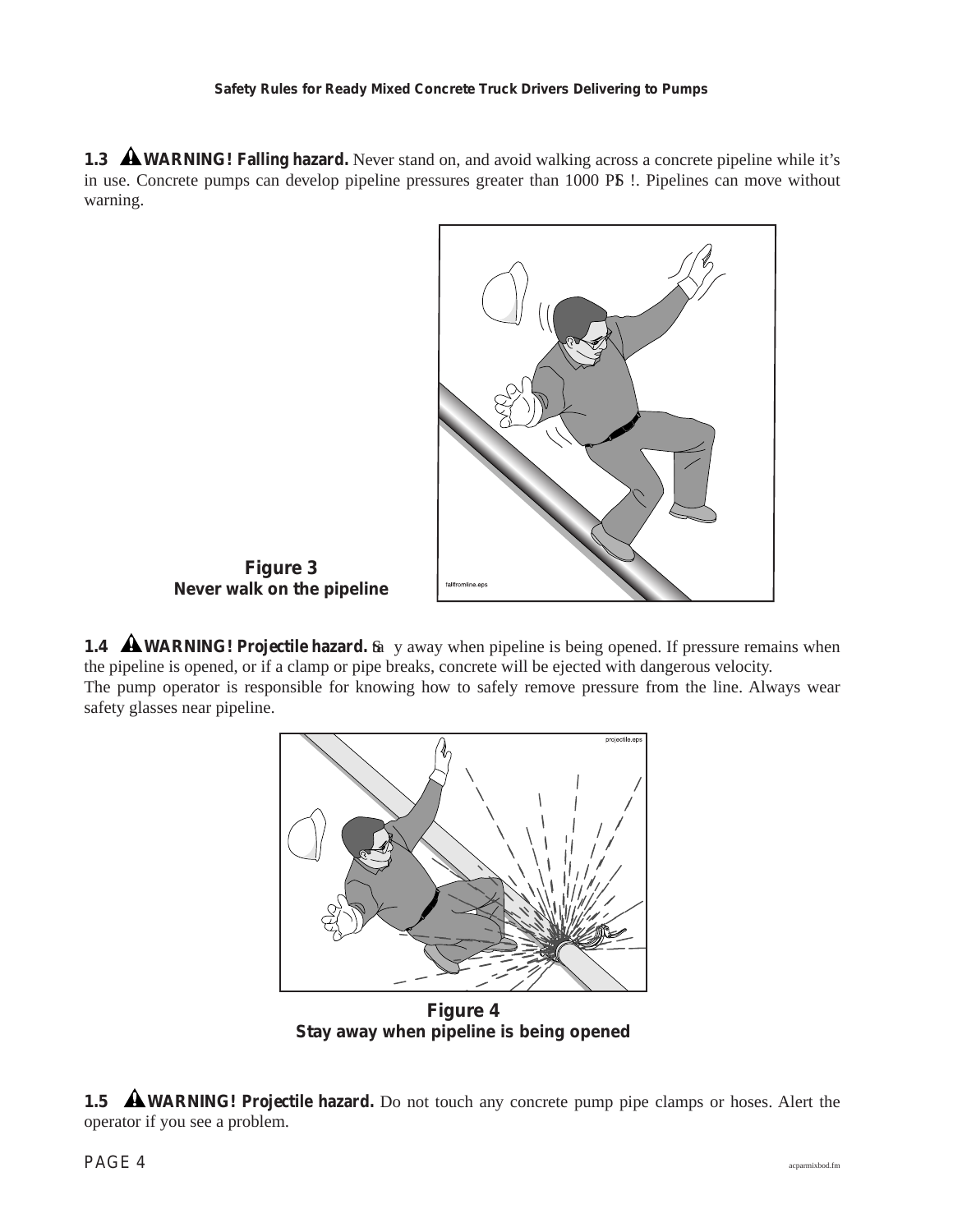**1.6 AWARNING! Falling hazard.** Use the "3 point rule" when getting on or off the pump. The 3 point rule is: One hand and two feet, or two hands and one foot are to be in contact with a secure surface at all times. Avoid getting on the pump unless it's absolutely necessary.



**1.7 AWARNING!** Projectile hazard. Always wear safety glasses before looking in the hopper. Keep your distance when monitoring the hopper. Never look into the end of a connected pipe or hose.



**Figure 6 Concrete can splash from the hopper**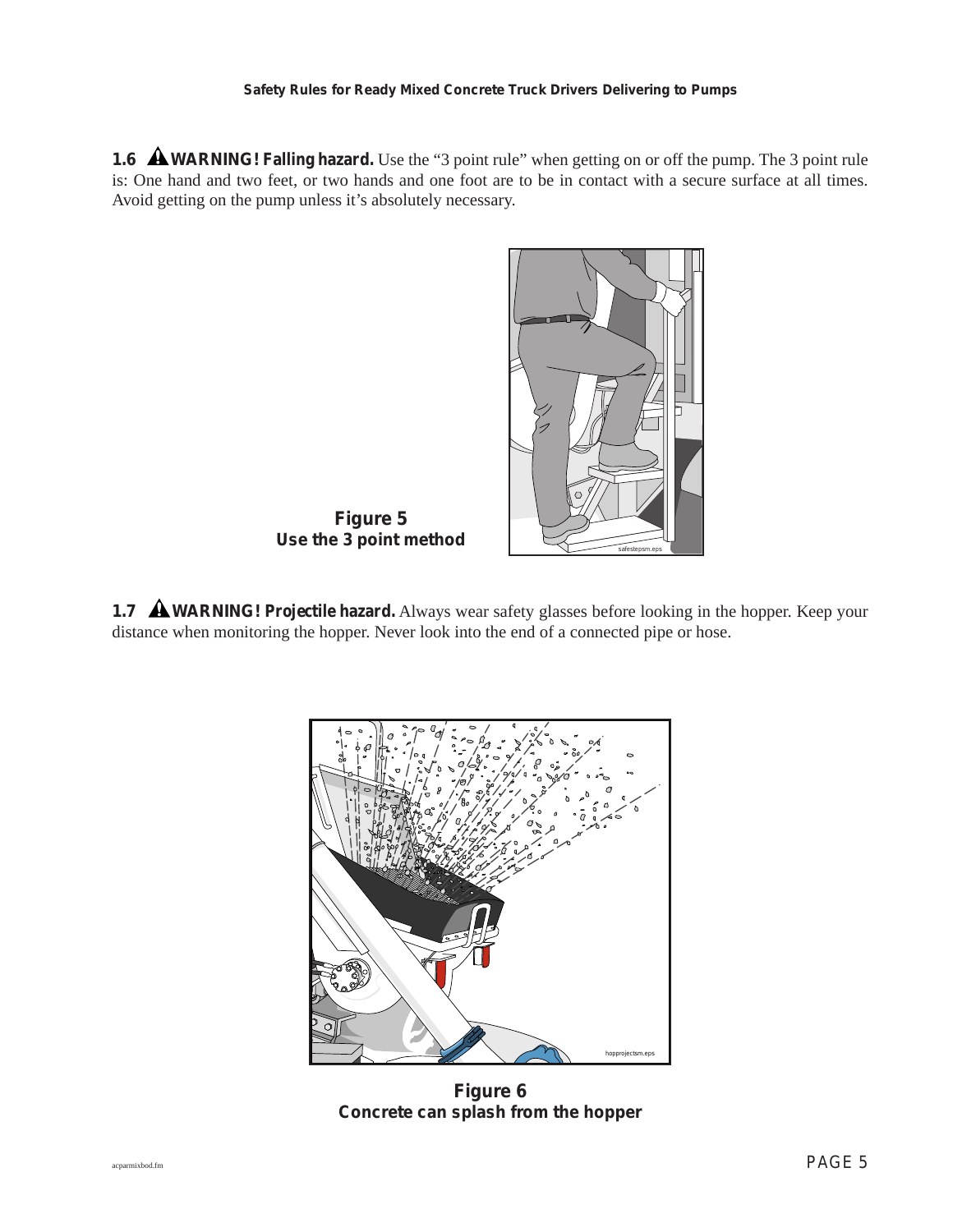### **2. Arriving at the Job Site**

**2.1 BE SEEN! A safe jobsite depends on others knowing where you are.** Does the pump operator know you're on site?

- **2.2** If you're delivering at night, does your truck have the proper lighting?
- **2.3** Do other equipment operators know you're there?
- **2.4** If using mirrors to back towards the pump, they must be clean and properly adjusted.
- **2.5** Always use a spotter when approaching the pump.
- **2.6** Look around. Inspect the route from the road to the pump before pulling on site.
- **2.7** Does the route allow a clear view of the pump hopper?
- **2.8** Will you be able to see the pump operator or spotter as you get close to the pump?
- **2.9** Will there be more than one mixer truck discharging into the pump hopper?
- **2.10** Can you see the outriggers of the pump?
- **2.11** Where will you be washing out?
- **2.12** If delivering at night, does the job have adequate lighting?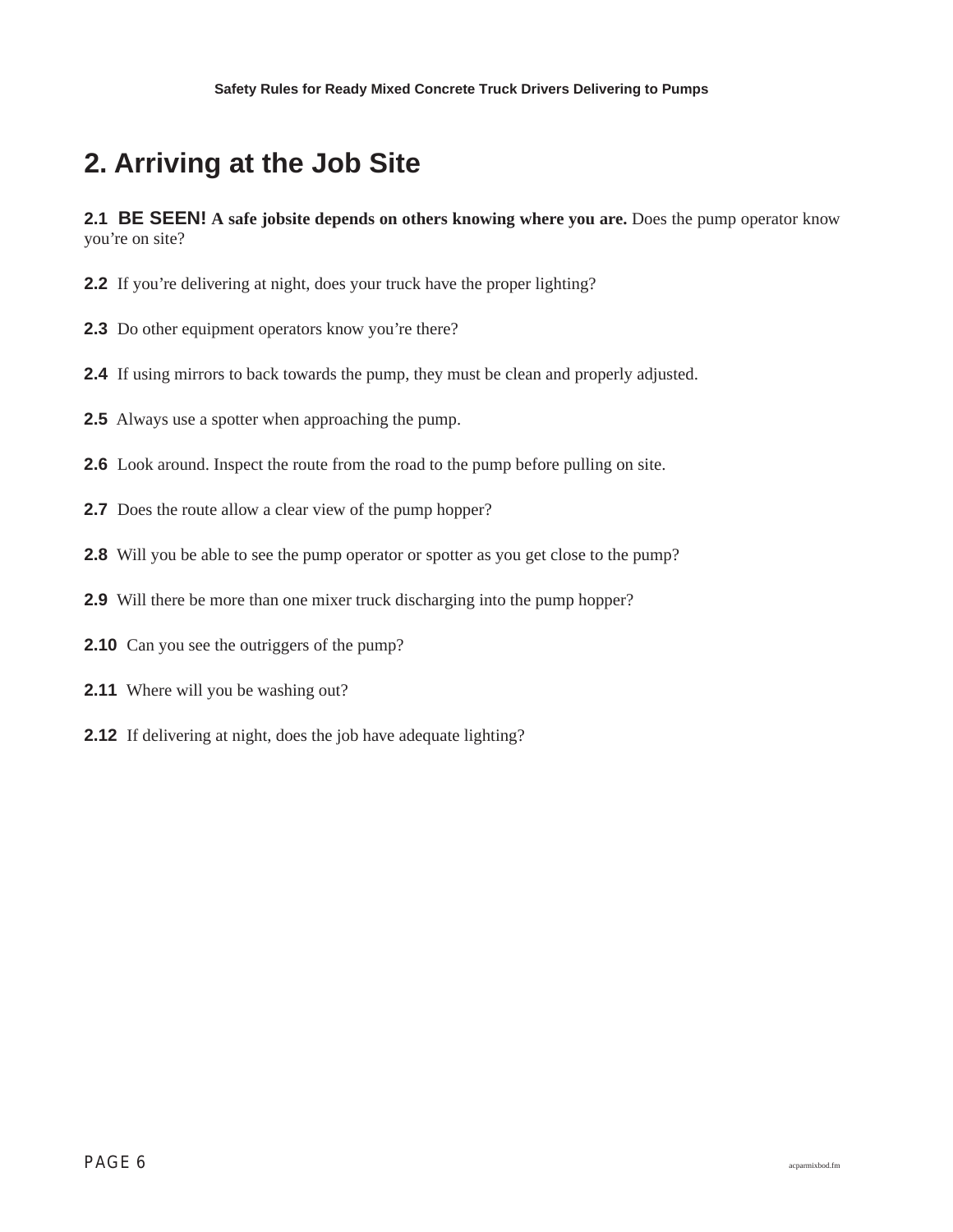### **3. Approaching the Pump**

**3.1 AWARNING!** Crushing hazard. NEVER get between the pump and a mixer truck. Never let anyone else stand between the pump and a mixer truck. If more than one mixer truck is delivering to the pump hopper, make sure no one is trapped between the mixer trucks, or between the mixer truck and the concrete pump before you begin backing towards the pump.  $S \text{ e F}$  gure 7.



**Figure 7 No one may stand between the pump and a mixer truck.**

**3.2 A WARNING!** Crushing hazard. Do not get closer than 10 feet to the pump unless you have a clear view of the spotter who is directing you. If you lose sight of the spotter, **STOP IMMEDIATELY**. Do NOT continue to back up until line-of-sight has been reestablished. See Figure 8.



**Figure 8 When backing, maintain visual contact at all times**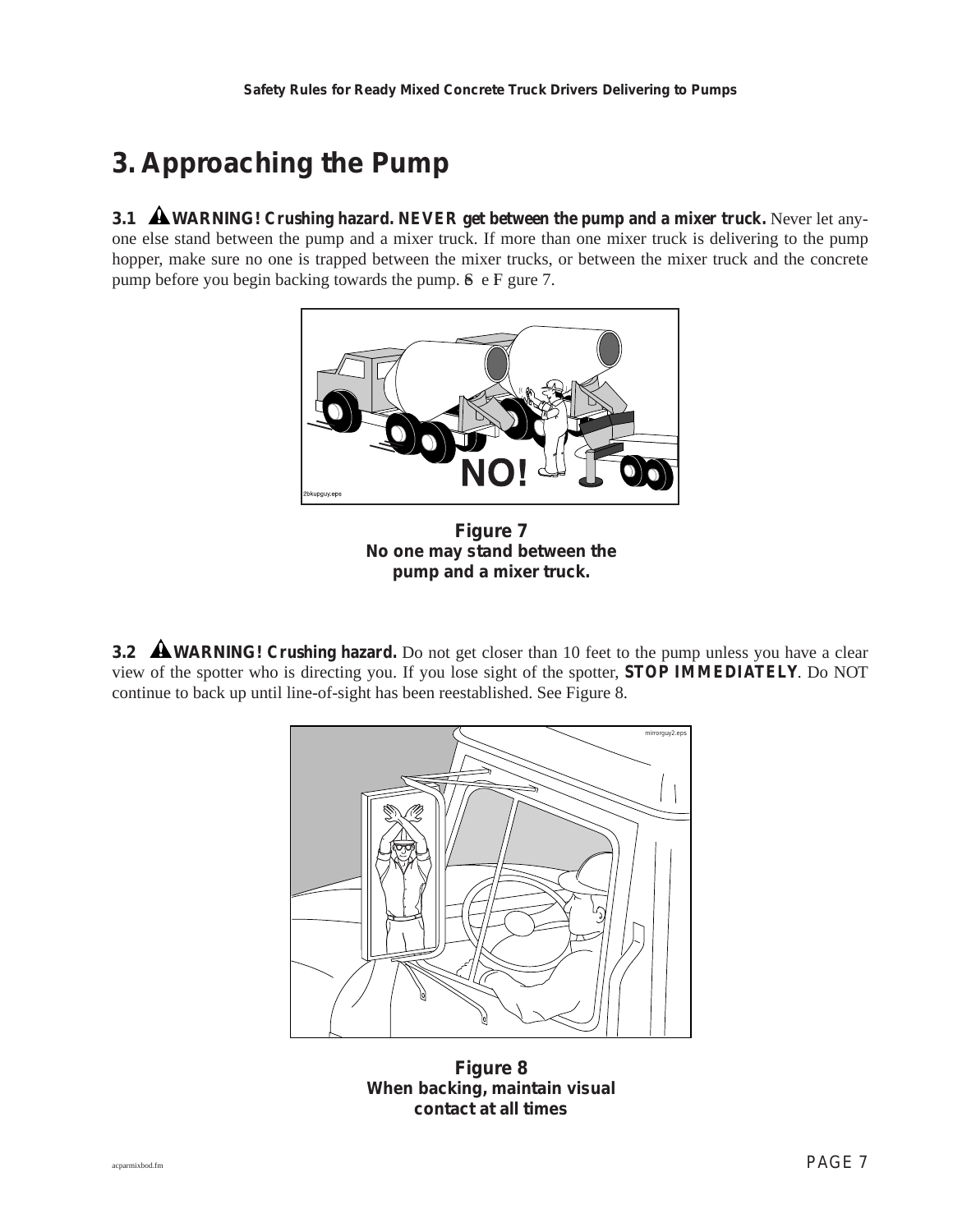**3.3 AWARNING!** Crushing hazard. When backing towards the pump hopper, the spotter must use clear and concise hand signals. If you do not understand the hand signals, **STOP IMMEDIATELY.** 



**What do you suppose he means by that signal?**

**3.4 AWARNING!** Crushing hazard. If you fid yourself acting as the spotter for another mixer truck, make sure the driver is watching you. Make sure you're not in the path of the mixer truck as it backs towards the hopper. If the driver is not safely approaching the pump, immediately signal the driver to stop. When stopped, agree on hand signals and discuss any other factors or conditions that would affect a safe approach to the pump.

**3.5 AWARNING!** Crushing hazard. Take direction from only ONE spotter. Do NOT attempt to use both rear-view mirrors as you near the pump. Taking your eyes off the spotter for even a moment could lead to an accident.

**3.6 AWARNING!** Crushing and amputation hazard. Do not allow anyone to move, raise, lower, operate, adjust, or unfold the discharge chute while backing towards the pump. S op immediately if someone tries to make a chute adjustment.

**3.7 AWARNING!** Crushing hazard. Know the condition of your brakes. Approach the pump hopper at a speed that allows you to stop immediately.  $\delta$  t the parking brake before leaving the cab. Be sure the transmission is in neutral. Trucks with automatic transmissions can move suddenly if the engine RPM is increased and the transmission is not in neutral.

**3.8** Remember to grab your hard hat and put on your safety glasses before leaving the cab.

**3.9 AWARNING!** Equipment malfunction hazard. If your truck hits any part of the pump, report the damage to the operator immediately.  $E$  en seemingly small damage can cause an unsafe operating condition, endangering everyone on the jobsite.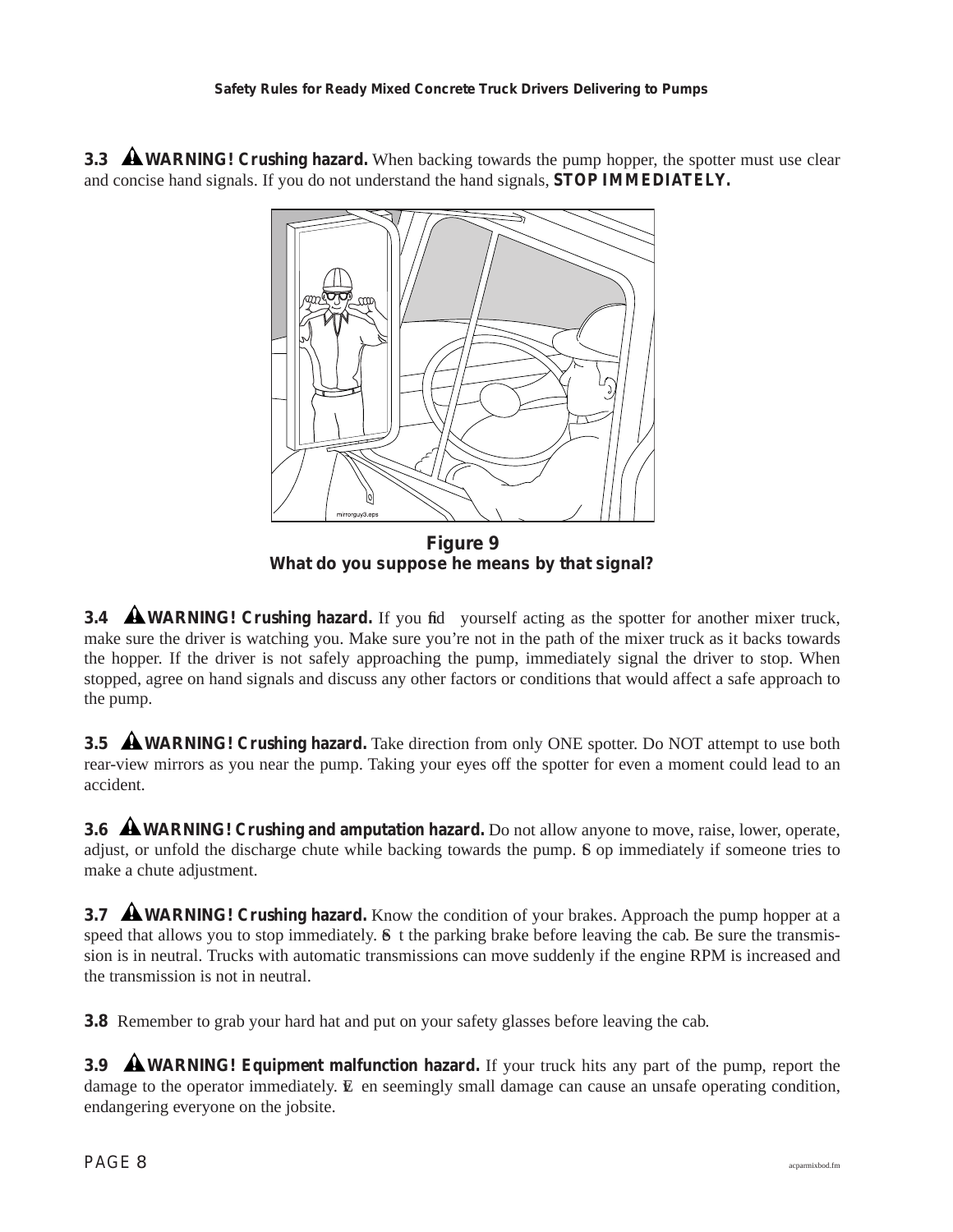### **4. Delivering the Concrete**

**4.1 AWARNING!** Plugging hazard. Do not put concrete into the pump hopper until the operator directs you to do so. If the pump has not been primed, fil ling the hopper can cause the pump to plug. Plugs create a hazard because they cause the pump to reach maximum pressure.

**4.2 AWARNING!** Plugging hazard. Foreign material can cause blockages. If you see foreign material coming from the mixer truck, signal the operator to stop the pump. If you cannot get the operator's attention, hit the emergency stop switch  $\bf{E}$  top). Do not allow the concrete chute rake or any other item to fall into the pump hopper. Do not attempt to grab foreign objects from the pump hopper while it is operating. Even if stopped, the pump is remote controlled and can start at any time. Alert the operator to stop the pump if you must remove foreign material from the hopper.

**4.3 AWARNING!** Hose whipping and other hazards. You must know how to stop the pump in an emergency. Have the operator show you the locations of the emergency stop switches and how they work. If an emergency arises, hit the  $\overline{B}$ -top switch, then tell the operator about the problem.  $\overline{S}$  e  $\overline{F}$  gure 10.



**Figure 10 Know how to stop the pump in an emergency**

**4.4 A WARNING!** Hose whipping and other hazards. You must know how to signal the pump operator to stop the pump if you can't keep enough concrete in the hopper. Some pumps are equipped with horn buttons on the rear of the pump.  $\beta$  e Figure 10.) Have the operator show you how to signal them. Use the emergency stop switch only if you can't get the operator's attention, because there is a restarting procedure from emergency stop that may cause delays. In spite of the restarting procedure, do not hesitate to use the emergency stop if the need arises.

**4.5 AWARNING!** Hose whipping and other hazards. Keep the hopper about two-thirds full. Do not let the material level in the hopper become so low that air is sucked into the material cylinders of the pump. If air is sucked into the cylinders, the pump will compress the air. Compressed air always poses a hazard as it's released from the pump or the delivery pipeline. Before air is sucked into the cylinders, signal the operator to stop the pump. Som e pumps are equipped with switches which will stop the pump without using the emergency stop. In that case, the operator would be able to show you what to do.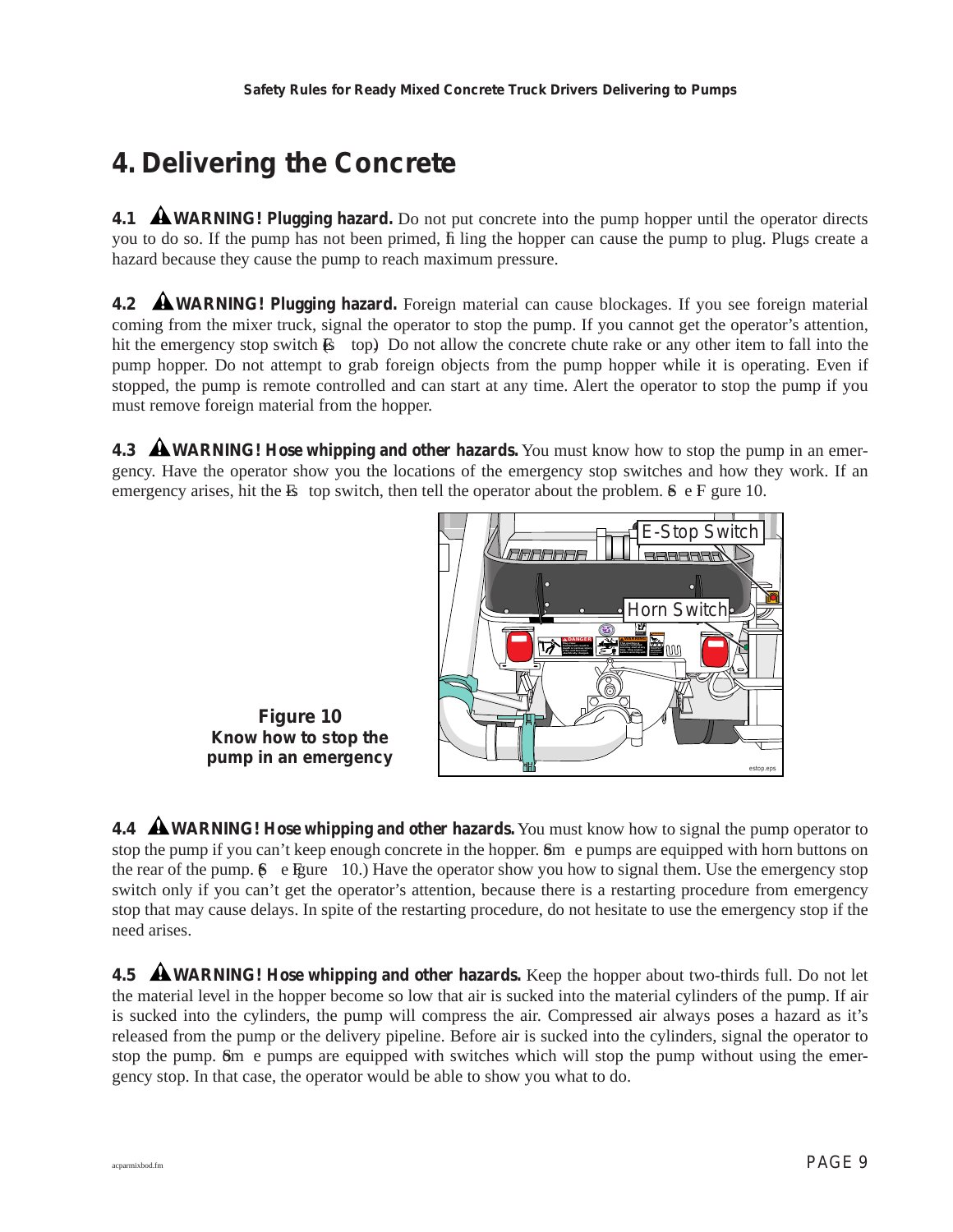#### **Safety Rules for Ready Mixed Concrete Truck Drivers Delivering to Pumps**

**4.6 A WARNING!** Hose whipping and other hazards. Regardless of how it happened, if air is sucked into the cylinders, the pump MUST BE ST OPPED. If you cannot get the operator's attention, hit the emergency stop switch. It is the operator's job to know how to safely remove air from the pump and delivery system. Do not refl the hopper unless directed to do so by the pump operator. S and away from the hopper and the end hose until the operator has removed the trapped air from the delivery system and has signaled you that it is safe to begin unloading again.  $S$  e Figure 11.



**Figure 11 Release of trapped air is hazardous**

**4.7 AWARNING!** Hose whipping hazard. S ay away from the end hose of the concrete pump. This is especially important to remember when the material is being placed close to the mixer truck. The tip hose may move quickly and unexpectedly, and if it is kinked, it could unkink violently.

**4.8 WARNING!** Crushing and amputation hazard. Do not stand or allow anyone else to stand on the hopper grate. If they lose their balance, they can become trapped or killed in the hopper of the machine ( see Figure 12). N ever lift or move the hopper grate for any reason.



**Figure 12 Stay out of the hopper**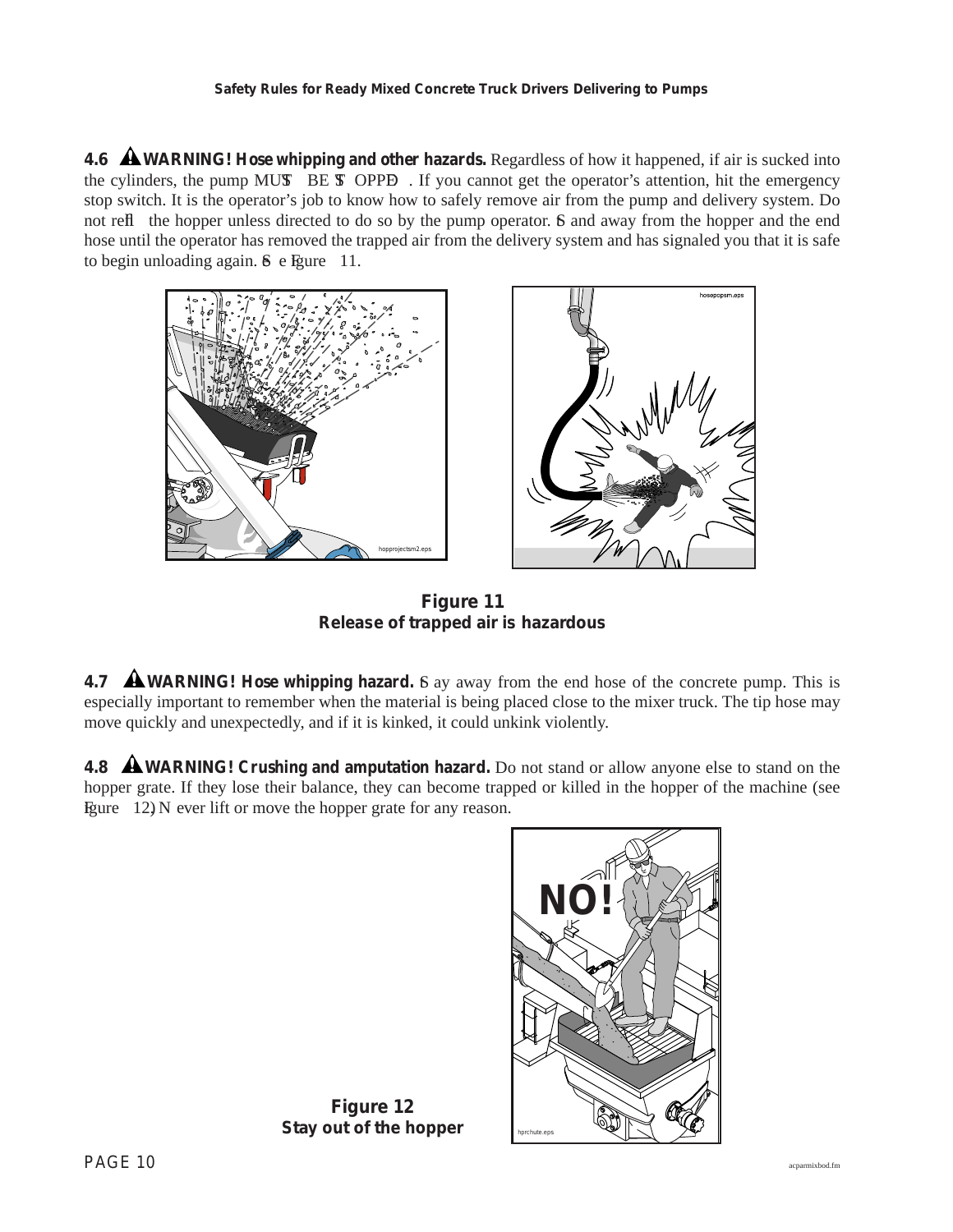**4.9 AWARNING!** Projectile hazard. Avoid walking under the boom of concrete pumping trucks. Avoid standing next to the elbow at the back of the pump.

**4.10 WARNING! Head injury hazard.** Avoid walking under the outriggers of the concrete pump.

**4.11 AWARNING!** Tripping hazard. Try to avoid overfilling the hopper to the point where concrete piles up on the ground. As the concrete dries it creates a tripping hazard near moving machine parts.

**4.12 AWARNING!** Tripping and falling hazard. Do not climb on or off the pump truck while carrying anything that prevents you from using the "3 point rule." Move objects separately, or have someone hand them to you when you are in a safe position. Avoid getting on the pump at all. Personnel should not stand on the pump because they could lose their balance near moving machine parts.



 $\cap$ NO hoppgrtsm2.

**4.13** There is only one operator of the concrete pump. The pump operator is responsible for the safe operation of the pump and boom. If you have questions regarding correct or safe pumping procedures, talk to the operator. Different operators may have different procedures, and this doesn't necessarily mean one of them is wrong. If in doubt, ask.

**Figure 13 Use the 3 point rule; Never stand on the grates**

**4.14** S fety is always in the hands of the people on the job. Monitor the movements of the boom, even if there are no electric wires nearby. Alert the operator if he/she is nearing an obstruction or hazard.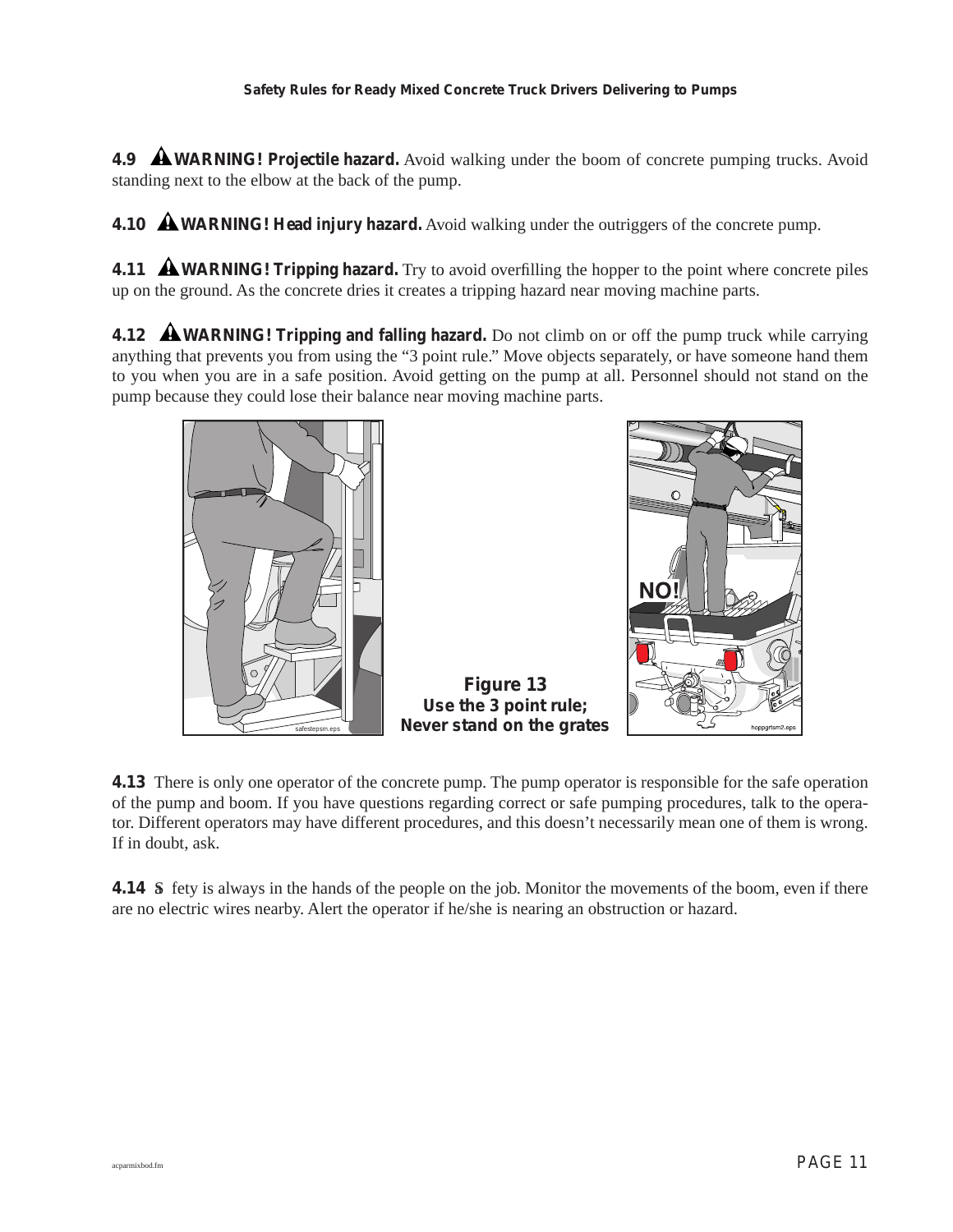### **5. Cleaning and Departing the Jobsite**

**5.1 AWARNING!** Plugging hazard. Do not wash out the mixer truck into the pump hopper. Water washes the cement and fine aggregate out of the mix, leaving a coarse mixture that cannot be pumped (called segregation) $\delta$  e Figure 14.



**Figure 14 Do not wash out into the pump hopper**

**5.2 WARNING! Hose whipping and projectile hazard.** At the end of the job, the operator may want the level of material in the hopper to be lower than usual. In spite of this, do not allow the level to become so low that air is sucked into the material cylinders.

**5.3 A WARNING!** Collision hazard. Do not drive under the boom of the concrete pump when pulling away from the job. Have the operator move the boom to a safe area, or take a different route off the jobsite.

**5.4 AWARNING!** Falling and hose whipping hazard. If the pump operator is going to empty the hopper into your mixer truck, let him maneuver the end hose in with the boom. Do not try to help by directing it in with your hands. Kinking the hose can lead to serious injury.

**5.5 AWARNING!** Various hazards. If the concrete is being pumped back into the mixer truck, stay away from the hopper, or sit in the cab of your truck until it's done.

**5.6 A WARNING!** Hose whipping and projectile hazard. Make sure the operator knows you're empty and leaving. Be friendly; be fore leaving, if you have spare water, see if the pump operator needs it.

**5.7 AWARNING!** Crushing hazard. Be sure all personnel are at a safe distance from the mixer truck before pulling away from the pump.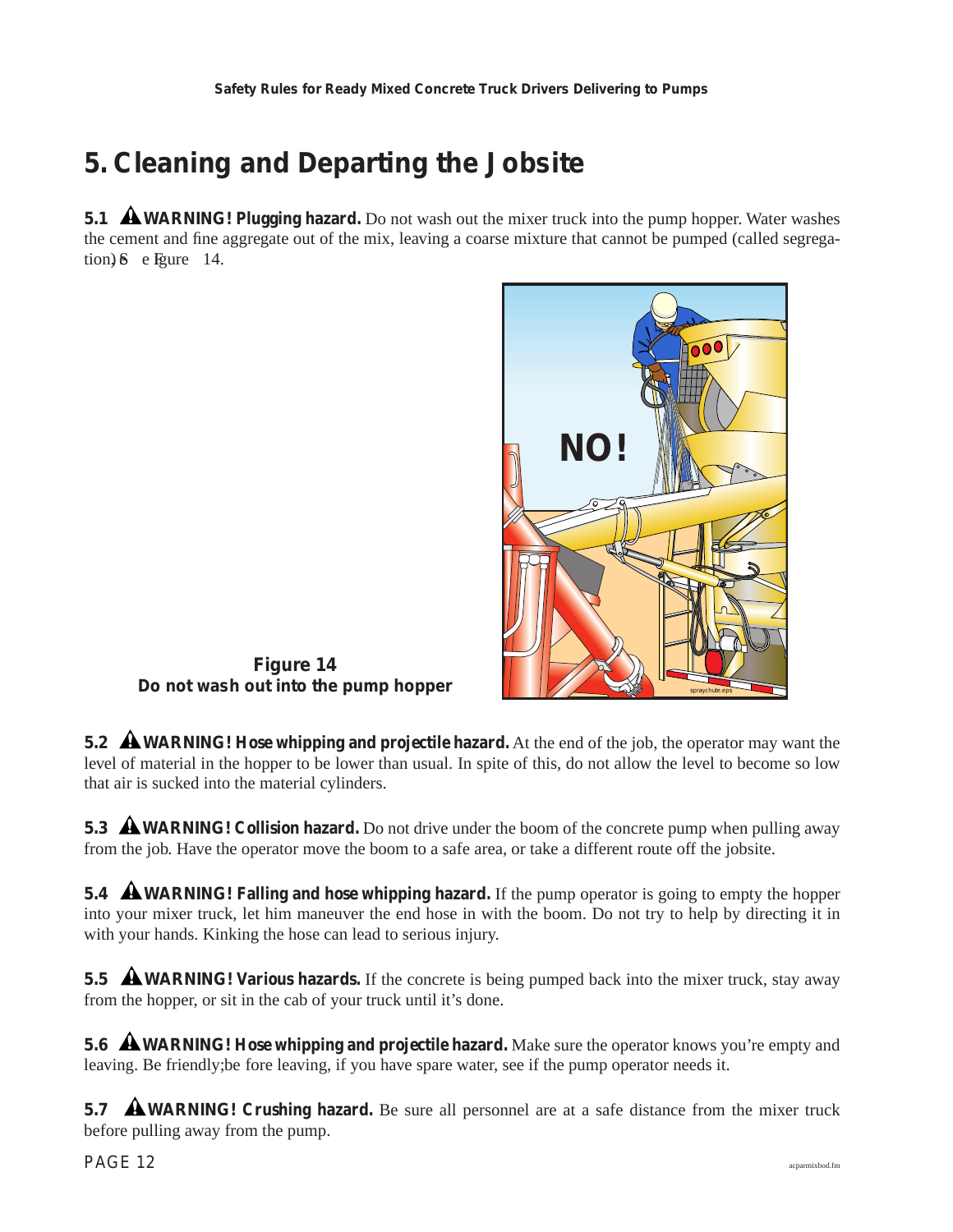## **6. ACPA Recommended Handsignals**